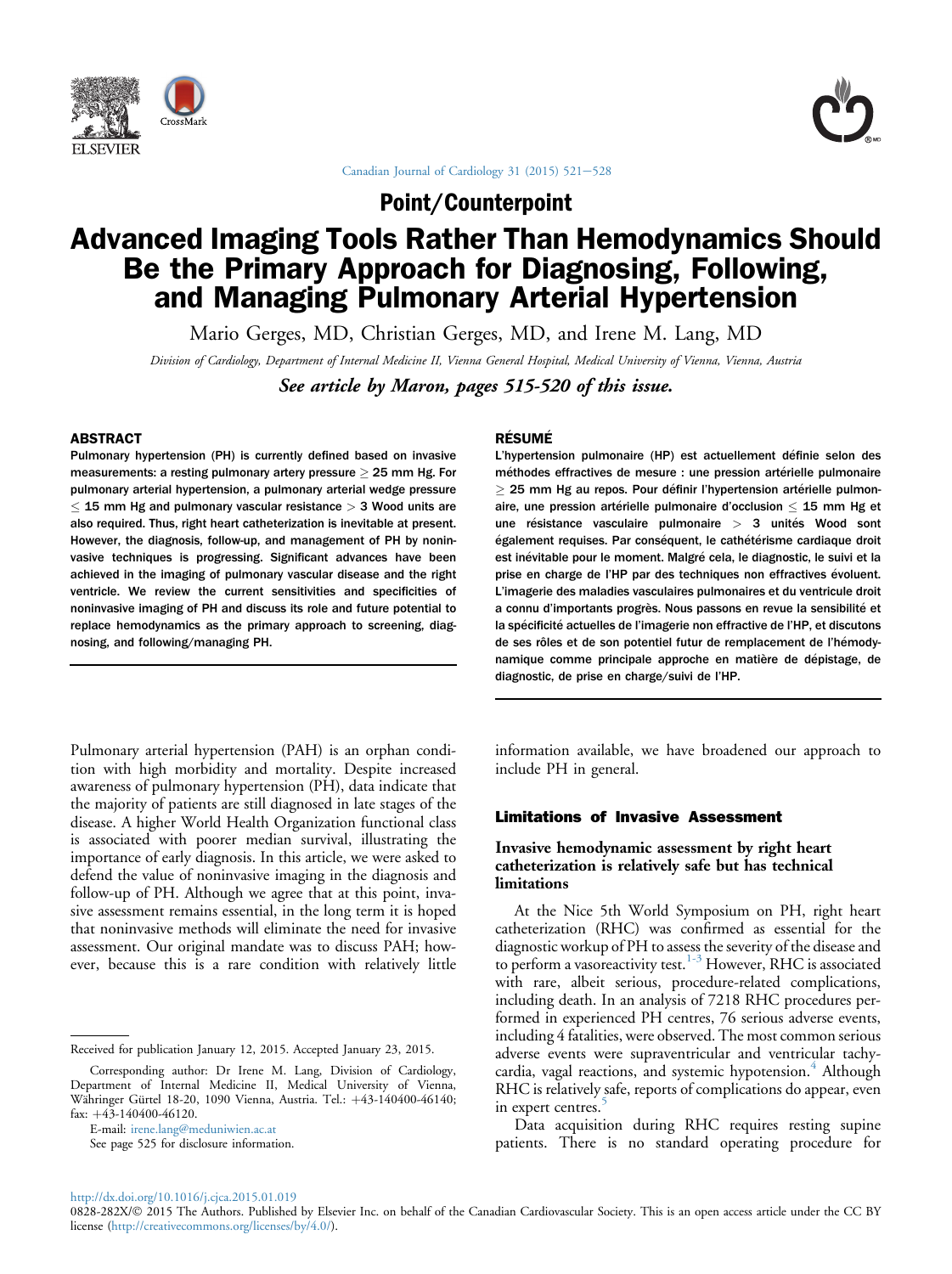#### <span id="page-1-0"></span>Table 1. Noninvasive imaging to screen for PH

|                                   |            |                    |                        |                                      | Screening for PH                       |                                        |
|-----------------------------------|------------|--------------------|------------------------|--------------------------------------|----------------------------------------|----------------------------------------|
| First author                      | Technique  | Number of patients | Study population/cause | Functional parameter/variable        | Sensitivity<br>$(95\% \text{ CI})$ , % | Specificity<br>$(95\% \text{ CI})$ , % |
| Denton et al. $^{24}$             | TTE        | 33                 | CTD (SSc)              | $s$ PAP                              | 90                                     | 75                                     |
| Parent et al. <sup>25</sup>       | <b>TTE</b> | 385                | Sickle cell disease    | Tricuspid regurgitation jet velocity | 100                                    | 80                                     |
| Rajaram et al. <sup>26</sup>      | <b>TTE</b> | 81                 | <b>CTD</b>             | Tricuspid gradient                   | 86                                     | 82                                     |
| Wang et al. <sup>27</sup>         | <b>TTE</b> | 123                | <b>CHD</b>             | sPAP                                 | 89                                     | 84                                     |
| Kuriyama et al. <sup>28</sup>     | CТ         | 23                 | Suspected PH           | <b>MPAD</b>                          | 69                                     | 100                                    |
| Perez-Enguix et al. <sup>29</sup> | CT         | 71                 | Candidates for LTX     | <b>MPAD</b>                          | 66                                     | 86                                     |
| Rajaram et al. <sup>26</sup>      | <b>CT</b>  | 81                 | <b>CTD</b>             | Ventricular mass index               | 85                                     | 82                                     |
| Stevens et al. $30$               | <b>MRI</b> | 100                | Suspected PH           | <b>PVR</b>                           | 92.5                                   | 85.2                                   |
| Rajaram et al. <sup>26</sup>      | <b>MRI</b> | 81                 | <b>CTD</b>             | RV mass index                        | 85                                     | 82                                     |

CHD, congenital heart disease; CT, computed tomography; CTD, connective tissue disease; LTX, lung transplantation; MPAD, main pulmonary artery diameter; MRI, magnetic resonance imaging; PH, pulmonary hypertension; PVR, pulmonary vascular resistance; RV, right ventricular; sPAP, systolic pulmonary artery pressure; SSc, systemic sclerosis/scleroderma; TTE, transthoracic echocardiography.

capturing hemodynamic changes that occur with an upright posture or with physical activity using RHC. In addition, hemodynamic measurements acquired by RHC are subject to intraindividual spontaneous variability and represent only a hemodynamic snapshot.<sup>[1,6](#page-4-0)</sup>

Routine RHC relies on the use of fluid-filled catheters, which have an insufficient frequency response. Standard Swan-Ganz catheter manometry systems used in clinical practice have a frequency response of 12 Hz, whereas a minimum of 50 Hz would be required for the assessment of instantaneous pressure signals.<sup>[7](#page-5-0)</sup> Fluid-filled catheters require fast flushes to remove air bubbles in the monitoring system, which account for most of the variability compared with the true gold-standard high-fidelity micromanometer-tipped catheters.<sup>[7](#page-5-0)</sup> In contrast to highfidelity micromanometer-tipped catheter systems, fluid-filled catheter transducers have to be positioned at a "zero reference level," which is most accurately obtained at midthoracic level or at one third of the thoracic diameter below the anterior thorax surface.<sup>[8](#page-5-0)</sup> A deviation of 1 cm of the transducer from zero level affects pressures by 0.78 mm Hg, thus leading to significantly different results if 2 different zero reference levels are used in a single patient.<sup>[8](#page-5-0)</sup>

### Currently used invasive cardiac output measurements estimate but do not measure true cardiac output

The gold standard for the assessment of cardiac output (CO) is the direct Fick method in which CO equals  $O_2$  consumption divided by the difference between arterial and venous  $O_2$ content. Although  $O_2$  consumption can be measured accurately, that measurement is cumbersome, and many laboratories use standard tables for an assumed value instead of direct measurements. Such estimation may cause an error of as much as  $40\%$  in the assessment of  $CO$ .<sup>[9](#page-5-0)</sup> Most laboratories now use thermodilution based on an indicator dilution methodology to measure CO.<sup>[10](#page-5-0)</sup> When compared with the direct Fick method, thermodilution measurements show little bias, with a mean difference of 0.1 L/min and a confidence interval of 0.2 L/min, corresponding to excellent accuracy even in the presence of tricuspid regurgitation, but limits of agreement are  $\pm$  1 L/min, corresponding to moderate precision.<sup>1</sup>

#### Need for an integrated diagnostic approach

Clinically significant information is gained from RHC that helps guide decisions. A restrictive use of RHC may delay a timely

diagnosis and treatment.<sup>6</sup> Still, the simple distinction between preand postcapillary PH is a task that often cannot even be achieved by invasive RHC. In particular, heart failure with preserved ejection fraction is commonly misdiagnosed as precapillary PH.<sup>12-14</sup> Unresolved issues are the assessment of precatheterization fluid status, standardization of fluid loading, $3,15,16$  and mean pulmonary arterial wedge pressure measurements—end-expiratory or as pressure-time integral.<sup>[16,17](#page-5-0)</sup> The interpretation of invasive hemodynamics is meaningless outside the context of the clinical picture, in particular echocardiography. $1,3$  To manage the growing number of PH cases resulting from left heart disease (group 2 PH) and caused by lung disease/hypoxia (group 3 PH) in the general population, successful noninvasive diagnostic algorithms combining multiple parameters have been developed to avoid unnecessary RHC.<sup>1</sup>

## Present Value of Noninvasive Techniques

# Advanced imaging tools are useful for screening

Transthoracic Doppler echocardiography is the predominant screening modality in early stages of diagnosis to assess right ventricular (RV) structure and function, including the degree of ventricular remodelling as well as the derivation of RV systolic and diastolic pressures and analysis of contraction timing, $19-23$  thus providing a reliable method for the early detection of PH, with a particularly high sensitivity and specificity in systemic sclerosis (Table 1). Recently, software programs for 2-dimensional (2D) strain analysis by speckle tracking have been applied to evaluate the right ventricle. $31$ Furthermore, significant progress has been made in the use of knowledge-based reconstruction of 3D RV structure and function from 2D images.<sup>[32](#page-5-0)</sup> Studies have suggested that 3D echocardiographic imaging of the right ventricle is feasible, and its results compare well with magnetic resonance imaging  $(MRI).^{33,3}$ 

Theoretically, imaging of the pulmonary vasculature should be more sensitive to screening because this is where disease starts; yet, the available methods do not appear to have reached adequate sensitivity and specificity for that purpose.<sup>[35](#page-5-0)</sup>

#### Advanced imaging tools are useful for diagnosis

Any patient with unexplained PH should be evaluated for chronic thromboembolic PH (CTEPH). Diagnostic algorithms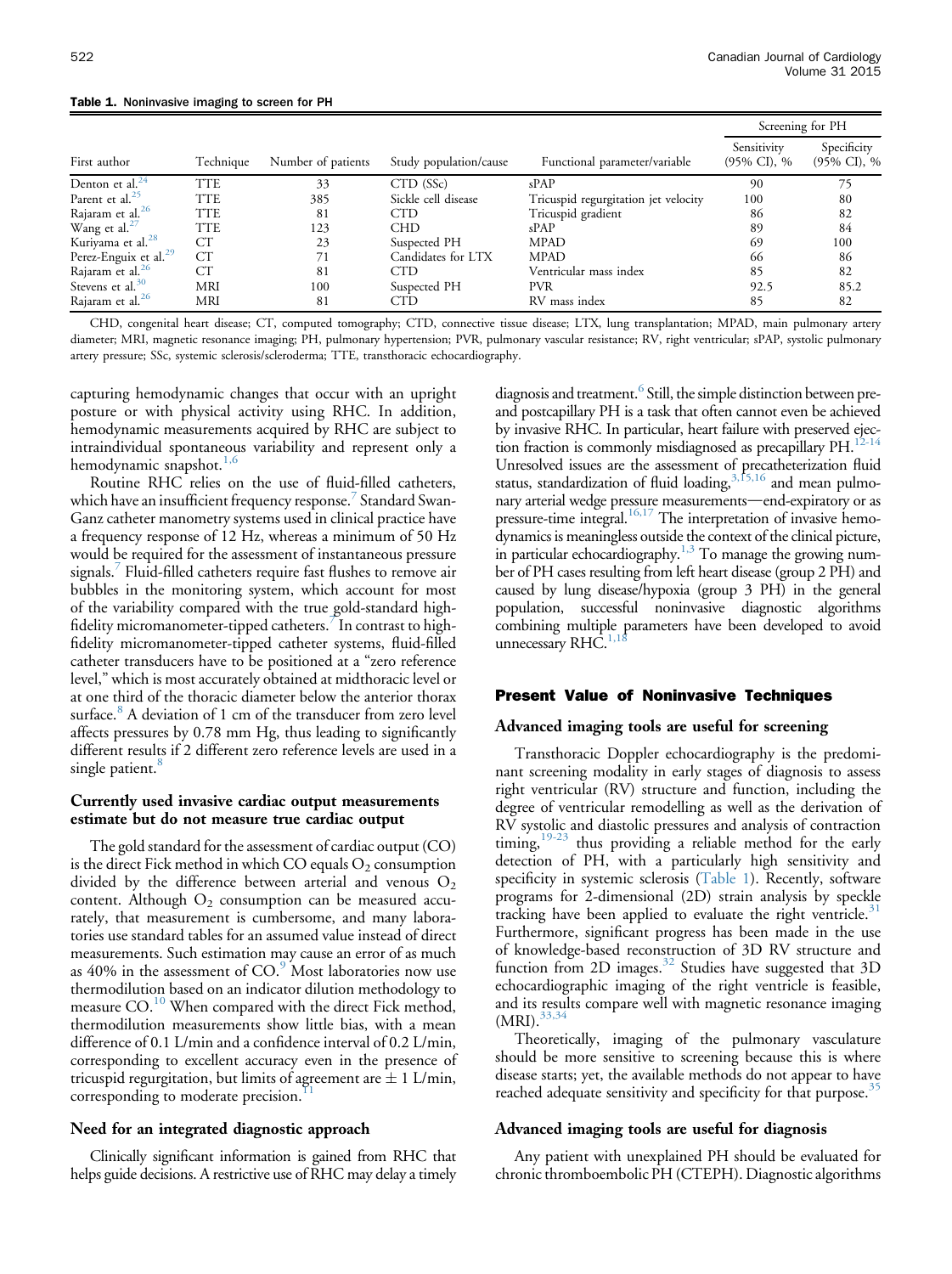#### Table 2. Noninvasive imaging to diagnose PH

| First author                    | Technique  | No. of patients | Study population/cause   | Functional parameter/variable        | Diagnosing PAH             |                            |
|---------------------------------|------------|-----------------|--------------------------|--------------------------------------|----------------------------|----------------------------|
|                                 |            |                 |                          |                                      | Sensitivity<br>(95% CI), % | Specificity<br>(95% CI), % |
| Isobe et al. <sup>46</sup>      | <b>TTE</b> | 77              | Controls vs suspected PH | RV acceleration time                 | 93                         | 97                         |
| Tei et al. <sup>47</sup>        | <b>TTE</b> | 63              | Controls vs iPAH         | Tei index                            |                            |                            |
| Saba et al. <sup>48</sup>       | <b>TTE</b> | 26              | Suspected PH             | $s$ PAP                              | 89                         | 57                         |
| Hsu et al. $49$                 | <b>TTE</b> | 49              | CTD (SSc)                | $s$ PAP                              | 58                         | 96                         |
| Dahiya et al. <sup>50</sup>     | <b>TTE</b> | 26              | Suspected PH             | Corrected PVR                        | 91                         | 90                         |
|                                 |            |                 |                          | Echocardiographic PVR                | 93                         | 91                         |
| $D'$ Alto et al. <sup>51</sup>  | <b>TTE</b> | 161             | Suspected PH             | Left atrial pressure                 | 85                         | $\qquad \qquad =$          |
|                                 |            |                 |                          | Cardiac output                       | $\overline{\phantom{0}}$   |                            |
|                                 |            |                 |                          | mPAP                                 | $\overline{\phantom{0}}$   | $\qquad \qquad$            |
|                                 |            |                 |                          | <b>PVR</b>                           | $\overline{\phantom{0}}$   | $\qquad \qquad -$          |
| Gladue et al. <sup>52</sup>     | <b>TTE</b> | 248             | CTD (SSc)                | sPAP                                 | $94*$                      | $73*$                      |
| Tan et al. <sup>53</sup>        | CT         | 45              | Suspected PH             | <b>MPAD</b>                          | 87                         | 89                         |
| Chan et al. <sup>54</sup>       | CT         | 101             | Suspected PH             | <b>MPAD</b>                          | 77                         | 90                         |
|                                 |            |                 |                          | MPAD/AA ratio                        | 74                         | 92                         |
|                                 |            |                 |                          | MPAD/DA ratio                        | 77                         | 90                         |
|                                 |            |                 |                          | Right descending PA diameter         | 83                         | 85                         |
|                                 |            |                 |                          | RV/LV lumen ratio                    | 86                         | 86                         |
|                                 |            |                 |                          |                                      |                            | 84                         |
|                                 |            |                 |                          | RV/LV wall ratio                     | 79                         |                            |
|                                 |            |                 |                          | RV free wall                         | 81                         | 92                         |
|                                 |            |                 |                          | True left descending PA diameter     | 79                         | 92                         |
|                                 |            |                 |                          | True right descending PA diameter    | 83                         | 88                         |
| Corson et al. <sup>55</sup>     | CT         | 305             | Suspected PH             | Right PA diameter                    | 89 (85-94)                 | 82 (74-89)                 |
|                                 |            |                 |                          | MPAD                                 | 89 (84-93)                 | 83 (76-90)                 |
| Helmberger et al. <sup>56</sup> | CT         | 24              | Controls vs PH           | Pulmonary vessel tortuosity          | 83                         | 83                         |
| Pienn et al. <sup>45</sup>      | CT         | 21              | Controls vs PAH          | Propagation contrast medium speed    | $100(77-100)$              | 100 (48-100)               |
| Bouchard et al. <sup>57</sup>   | <b>MRI</b> | 27              | Controls vs PAH          | Left descending PA/DA<br><b>MPAD</b> |                            |                            |
|                                 |            |                 |                          | MPAD/AA                              |                            |                            |
|                                 |            |                 |                          | RV wall thickness                    |                            |                            |
|                                 |            |                 |                          | Septal wall thickness                |                            |                            |
| Saba et al. <sup>48</sup>       | MRI        | 26              | Suspected PH             | Ventricular mass index               | 84                         | 71                         |
| Sanz et al. <sup>58</sup>       | MRI        | 59              | Controls vs PAH          | Average blood velocity               | 93 (81-98)                 | 82 (57-96)                 |
|                                 |            |                 |                          | Minimum PA area                      | 93 (81-98)                 | 88 (64-98)                 |
| Sanz et al. <sup>58</sup>       | <b>MRI</b> | 72              | PH                       | Delayed contrast enhancement         | -                          |                            |
| Hsu et al. <sup>49</sup>        | MRI        | 49              | CTD (SSc)                | <b>MPAD</b>                          | 68                         | 71                         |
| Nogami et al. <sup>59</sup>     | MRI        | 20              | Suspected PH             | sPAP                                 | $\equiv$                   | $=$                        |
|                                 |            |                 |                          | Stroke volume                        | $\overline{\phantom{0}}$   |                            |
| Shehata et al. <sup>60</sup>    | MRI        | 48              | Controls vs PAH          | RV longitudinal strain               | $\overline{\phantom{0}}$   |                            |
|                                 |            |                 |                          | RV circumferential strain            | $\equiv$                   | $\overline{\phantom{0}}$   |
|                                 |            |                 |                          | RV tangential strain                 | $\overline{\phantom{0}}$   | $\overline{\phantom{0}}$   |
| Swift et al. <sup>61</sup>      | <b>MRI</b> | 64              | Suspected PH             | sPAP                                 | 87                         | 90                         |
|                                 |            |                 |                          | <b>PVR</b>                           |                            |                            |

AA, ascending aorta; CT, computed tomography; DA, descending aorta; CTD, connective tissue disease; iPAH, idiopathic pulmonary arterial hypertension; LV, left ventricular; MPAD, main PA diameter; mPAP, mean PA pressure; MRI, magnetic resonance imaging; PA, pulmonary artery; PAH, pulmonary arterial hypertension; PH, pulmonary hypertension; PVR, pulmonary vascular resistance; RV, right ventricular; sPAP, systolic PA pressure; SSc, systemic sclerosis/scleroderma; TTE, transthoracic echocardiography.

\* In combination with pulmonary function tests.

for PH include ventilation/perfusion (V/Q) scintigraphy,  $1,36-40$ multidetector computed tomography (CT), and cardiac MRI  $(cMRI).<sup>41</sup>$  $(cMRI).<sup>41</sup>$  $(cMRI).<sup>41</sup>$  Although a mosaic pattern is common in CTEPH, it occurs in up to 12% of patients with PAH.<sup>[42](#page-6-0)</sup> MRI of the pulmonary vasculature is still considered inferior to CT but may be preferred according to local practice. $43$  Recent advances—such as dual-energy  $CT<sub>144</sub>$  $CT<sub>144</sub>$  $CT<sub>144</sub>$  cone-beam CT, electrocardiographic gated 320-row area detector  $CT$ , and lung perfusion  $MRI$ —are about to change paradigms in pulmonary vascular imaging. In a pilot study, dynamic contrast-enhanced CT was used to distinguish between patients with and those without PAH by contrast material bolus propagation time and speed in the pulmonary arteries.<sup>[45](#page-6-0)</sup> Time differences between bolus peaks correlated with mean pulmonary artery pressures, and discrimination could be achieved with a sensitivity of 100% and

specificity of 100% in patients without PH and a sensitivity of 93% and specificity of 80% in patients with PAH, respectively  $(Table 2).<sup>†</sup>$ 

Suspicion should be high when the patient presents with a history of previous venous thromboembolism (VTE). Although formal screening cannot be recommended, CTEPH should be ruled out in any survivor of a pulmonary embolism with persistent dyspnea and > 15% perfusion defects 6 months after the acute VTE after at least 3 months of effective oral anti-coagulation.<sup>[40](#page-6-0)</sup> V/Q planar images in at least 6 views combined with single-photon emission CT remains the preferred initial diagnostic test for CTEPH. CT pulmonary angiography (CTPA) has a sensitivity of detecting CTEPH of 51%, compared with a  $> 96\%$  sensitivity of V/Q scanning.<sup>62</sup> A normal V/Q, but not a normal CTPA, can exclude CTEPH,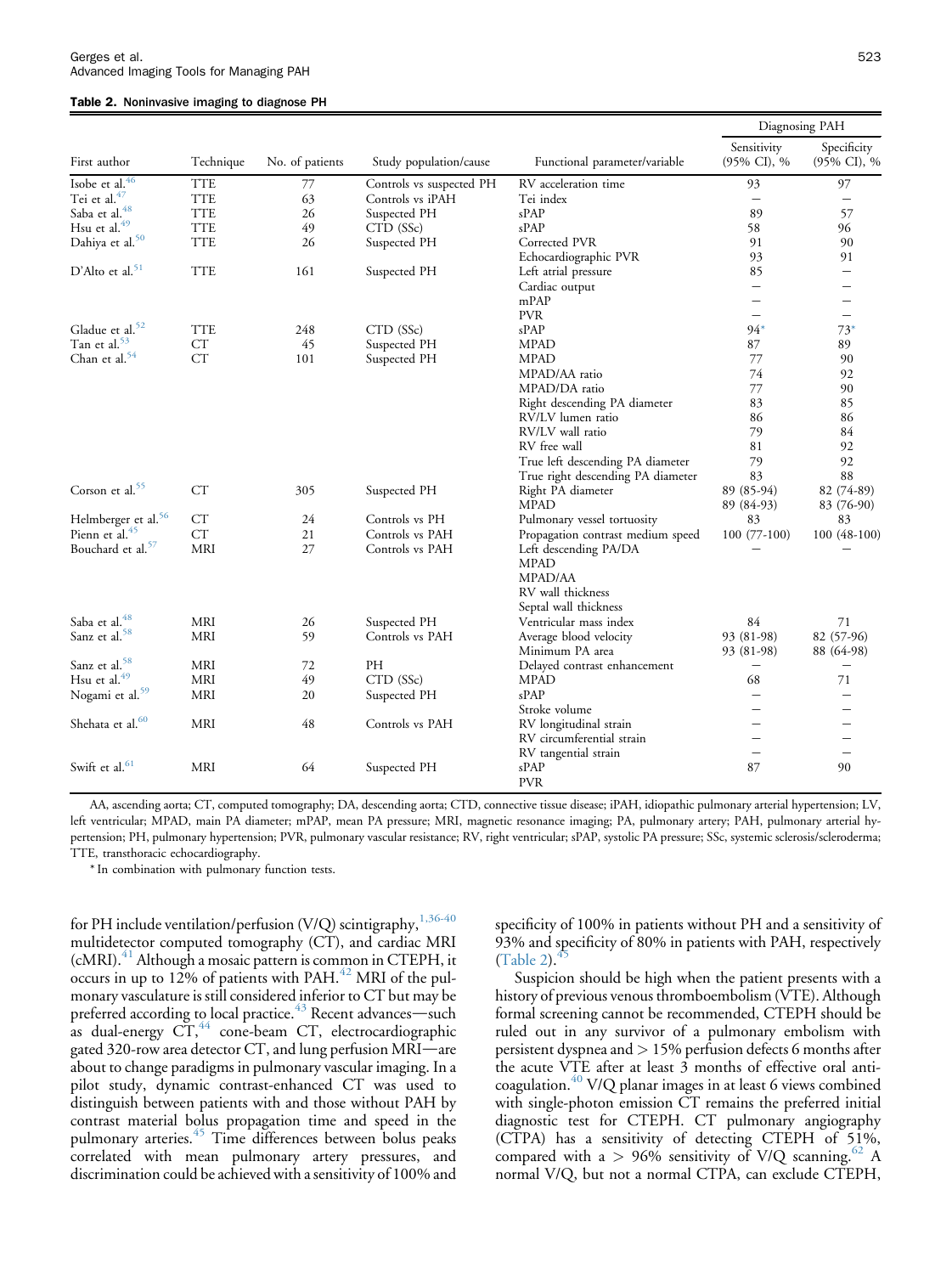

Figure 1. Imaging in a 24-year-old woman with a history of progressive shortness of breath on exertion, deep vein thrombosis, and recent hemoptysis. (A) Transthoracic echocardiographic 4-chamber view with severe right ventricular dilatation. (B) Technetium-99m-labeled aerosol ventilation and (C) perfusion images show nonmatched perfusion defects of right lower lobe and almost the entire left lung.

although scans tend to normalize as disease progresses.<sup>[63](#page-6-0)</sup> CTEPH may be the single PH subset in which advanced imaging and not RHC may be the primary approach to diagnosis, follow-up, and management. In the example shown in Figure 1, the correct diagnosis of CTEPH was made after an echocardiogram and a V/Q scan had been obtained. A CTEPH diagnosis was later confirmed by RHC and pulmonary angiography.

## Advanced imaging tools are useful for follow-up and management

An important more recent finding is that although PH is a pulmonary vascular disorder, structural and functional assessments of the right ventricle play a central role in both diagnosis and serial follow-up of patients with PAH.<sup>23</sup> Therefore, it is reasonable that current guidelines suggest an integrated diagnostic algorithm in which noninvasive modalities are targeted to RV function and can be serially assessed to detect changes [\(Table 3\)](#page-4-0); such an algorithm will play an ever more important role in the near future.<sup>1</sup> For example, the use of 3D speckle tracking to assess area strain, radial strain, longitudinal strain, and circumferential strain correlates with clinical outcomes, with area strain and circumferential strain correlating best with RV ejection fraction.<sup>70</sup> Stroke volume and RV ejection fraction measured by cMRI are the most commonly used parameters to evaluate global systolic RV function and to assess response to therapy.<sup>7</sup> However, these parameters are highly dependent on preload and afterload and do not reflect RV contractility.<sup>[80](#page-7-0)</sup> RV endsystolic elastance (Ees) is accepted as a load-independent measure of intrinsic myocardial contractility. E<sub>es</sub> is usually derived from pressure-volume loops by invasive conductance catheterization. Using this method, arterial elastance  $(E_a)$  as a measure of  $RV$  afterload can also be determined.  $RV$ -to-pulmonary vascular (RV-PV) coupling, the adaptation of the right ventricle to its afterload, can be calculated by  $E_{es}$  divided by  $E_{a}$  ( $E_{es}/E_{a}$ ratio). However, this method requires the assessment of pressure-volume loops during preload reduction by temporary balloon occlusion of the inferior vena cava, thus making it very invasive and potentially dangerous. As an alternative,  $E_{es}/E_a$  can also be determined by combining measurements from standard RHC and MRI. Studies in healthy individuals and patients with PH have shown good agreement of MRI conductance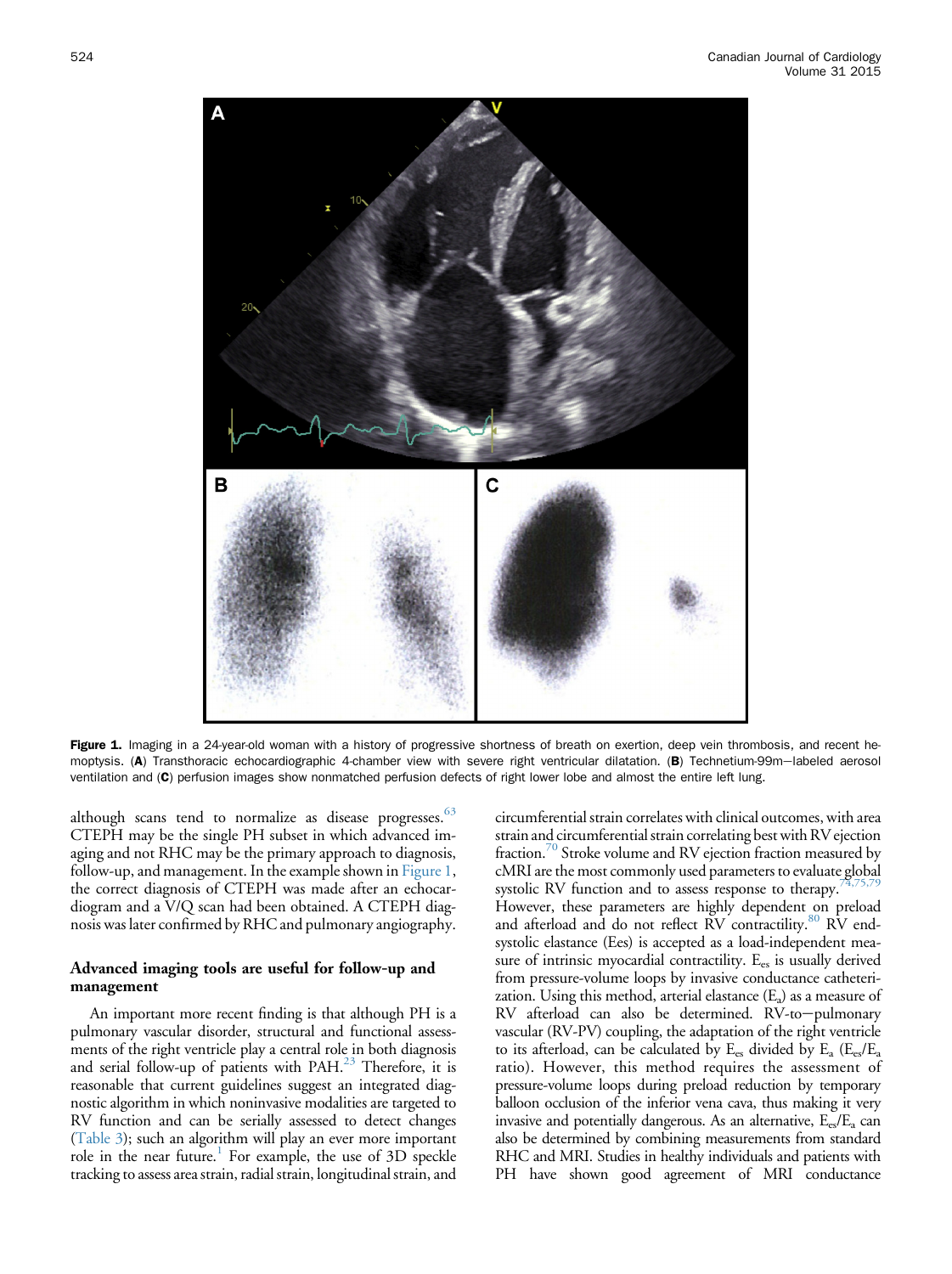#### <span id="page-4-0"></span>Table 3. Noninvasive imaging to follow-up/detect change in PH

|                                      |                     | No. of<br>patients |                        |                                      | Detecting change in PAH/CTEPH/PH |                                |
|--------------------------------------|---------------------|--------------------|------------------------|--------------------------------------|----------------------------------|--------------------------------|
| First author                         | Technique           |                    | Study population/cause | Functional<br>parameter/variable     | Sensitivity<br>(95% CI), %       | Specificity<br>(95% CI), %     |
| Chow et al. <sup>64</sup>            | <b>TTE</b>          | 28                 | Operable CTEPH         | Acceleration time                    | $\overline{\phantom{0}}$         | $\qquad \qquad \longleftarrow$ |
|                                      |                     |                    | before vs after PEA    | Tricuspid regurgitation jet velocity |                                  |                                |
| Eysmann et al. <sup>65</sup>         | <b>TTE</b>          | 26                 | iPAH                   | Pericardial effusion                 |                                  |                                |
|                                      |                     |                    |                        | Tricuspid early flow deceleration    |                                  |                                |
|                                      |                     |                    |                        | Pulmonary acceleration time          |                                  |                                |
| Tei et al. <sup>47</sup>             | <b>TTE</b>          | 63                 | Controls vs iPAH       | Tei index                            |                                  |                                |
| Yeo et al. <sup>66</sup>             | <b>TTE</b>          | 53                 | iPAH                   | Tei index                            |                                  |                                |
| Raymond et al. <sup>19</sup>         | <b>TTE</b>          | 81                 | iPAH                   | Right atrial area index              |                                  |                                |
|                                      |                     |                    |                        | Diastolic eccentricity index         |                                  |                                |
|                                      |                     |                    |                        | Pericardial effusion                 |                                  |                                |
| Forfia et al. <sup>67</sup>          | <b>TTE</b>          | 63                 | PAH                    | <b>TAPSE</b>                         |                                  |                                |
| Dahiya et al. <sup>50</sup>          | <b>TTE</b>          | 10                 | PAH                    | Corrected PVR                        |                                  |                                |
|                                      |                     |                    |                        | Echocardiographic PVR                |                                  |                                |
| Fine et al. <sup>68</sup>            | <b>TTE</b>          | 575                | PH                     | RV longitudinal strain               | 79                               |                                |
|                                      |                     |                    |                        | <b>TAPSE</b>                         | 61                               | $\overline{\phantom{0}}$       |
| Grünig et al. <sup>69</sup>          | <b>TTE</b>          | 124                | PAH/CTEPH              | sPAP; response to exercise           | 77                               | 53                             |
| Smith et al. <sup>70</sup>           | <b>TTE</b>          | 97                 | PH                     | RV ejection fraction                 | 65                               | 59                             |
|                                      |                     |                    |                        | <b>TAPSE</b>                         | 70                               | 59                             |
|                                      |                     |                    |                        | RV area strain                       | 80                               | 54                             |
|                                      |                     |                    |                        | RV circumferential strain            | 65                               | 73                             |
|                                      |                     |                    |                        | RV longitudinal strain               | 90                               | 52                             |
|                                      |                     |                    |                        | RV radial strain                     | 75                               | 51                             |
| Courand et al. $71$                  | <b>TTE</b>          | 100                | PAH                    | RV ejection fraction                 |                                  | $\overline{\phantom{0}}$       |
| Moledina et al. <sup>35</sup>        | ${\cal C} {\cal T}$ | 31                 | Pediatric PAH          | Fractal dimension                    |                                  | $\overline{\phantom{0}}$       |
| Zylkowska et al. <sup>72</sup>       | CT                  | 264                | PAH/CTEPH              | <b>MPAD</b>                          | 95                               | 39                             |
| van Wolferen et al. <sup>73</sup>    | <b>MRI</b>          | 64                 | PAH                    | RV ejection fraction                 |                                  |                                |
|                                      |                     |                    |                        | RV end-diastolic volume index        |                                  | $\overline{\phantom{0}}$       |
|                                      |                     |                    |                        | LV end-diastolic volume index        |                                  |                                |
|                                      |                     |                    |                        | Stroke volume index                  |                                  |                                |
| van de Veerdonk et al. <sup>74</sup> | <b>MRI</b>          | 76                 | PAH                    | RV ejection fraction                 | 82                               | 75                             |
| Freed et al. <sup>75</sup>           | MRI                 | 58                 | PH                     | RV ejection fraction                 | 100                              |                                |
|                                      |                     |                    |                        | RVIP-LGE                             |                                  |                                |
| Ley et al. <sup>76</sup>             | MRI                 | 20                 | PAH/CTEPH              | Cardiac output                       |                                  |                                |
| Pandya et al. <sup>77</sup>          | <b>MRI</b>          | 50                 | Pediatric PAH (CHD)    | Septal curvature                     | 83 (36-99)                       | 91 (77-97)                     |

CT, computed tomography; CHD, congenital heart disease; CTEPH, chronic thromboembolic pulmonary hypertension; iPAH, idiopathic pulmonary arterial hypertension; LGE, late gadolinium enhancement; LV, left ventricular; MPAD, mean PA diameter; MRI, magnetic resonance imaging; PA, pulmonary artery; PAH, pulmonary arterial hypertension; PEA, pulmonary thromboendarterectomy; PH, pulmonary hypertension; PVR, pulmonary vascular resistance; RV, right ventricular; RVIP, RV insertion point; sPAP, systolic PA pressure; SV/ESV, stroke volume/end-systolic volume ratio; TAPSE, tricuspid annular plane excursion; TTE, transthoracic Doppler echocardiography.

catheterization data. $81,82$  The ratio of stroke volume-to-endsystolic volume (SV/ESV) that can be derived completely noninvasively from cMRI was found to correlate well with RV-PV coupling and to be a strong predictor of prognosis.<sup>78</sup>

#### Conclusions

Because of the intrinsic properties of invasive diagnostics, the desire of patients, patient advocates, and physicians is that advanced imaging tools rather than hemodynamics will eventually become the primary approach to diagnosing, following, and managing PH. The values of sensitivities and specificities of available methods shown in [Tables 1-3](#page-1-0) allow for the selection of the best noninvasive tests for screening, diagnosis, and followup in PH, according to testing priorities. Although noninvasive assessment cannot currently replace RHC, it has become an essential part of the management paradigm for PH, and hopefully with further development will 1 day make RHC a historical curiosity.

# Funding Sources

This study was supported by FWF KLI209 and FWF F54 and by educational grants from Bayer (Grant No. 15662 [to C.G.]) and United Therapeutics Corporation (Grant No. REG-NC-002 [to M.G.]).

#### **Disclosures**

I.M.L. has relationships with AOP Orphan Pharmaceuticals, Actelion, Bayer-Schering, Astra-Zeneca, Servier, Cordis, Medtronic, GSK, Novartis, Pfizer, and United Therapeutics. In addition to being investigator in trials involving these companies, relationships include consultancy service, research grants, and membership on scientific advisory boards. The other authors have no conflicts of interest to disclose.

# **References**

- 1. [Galie N, Hoeper MM, Humbert M, et al. Guidelines for the diagnosis and](http://refhub.elsevier.com/S0828-282X(15)00054-9/sref1) [treatment of pulmonary hypertension. Eur Respir J 2009;34:1219-63](http://refhub.elsevier.com/S0828-282X(15)00054-9/sref1).
- 2. [McLaughlin VV, Archer SL, Badesch DB, et al. ACCF/AHA 2009 expert](http://refhub.elsevier.com/S0828-282X(15)00054-9/sref2) [consensus document on pulmonary hypertension: a report of the](http://refhub.elsevier.com/S0828-282X(15)00054-9/sref2) [American College of Cardiology Foundation Task Force on Expert](http://refhub.elsevier.com/S0828-282X(15)00054-9/sref2) [Consensus Documents and the American Heart Association: developed in](http://refhub.elsevier.com/S0828-282X(15)00054-9/sref2) [collaboration with the American College of Chest Physicians, American](http://refhub.elsevier.com/S0828-282X(15)00054-9/sref2) [Thoracic Society, Inc., and the Pulmonary Hypertension Association.](http://refhub.elsevier.com/S0828-282X(15)00054-9/sref2) [Circulation 2009;119:2250-94](http://refhub.elsevier.com/S0828-282X(15)00054-9/sref2).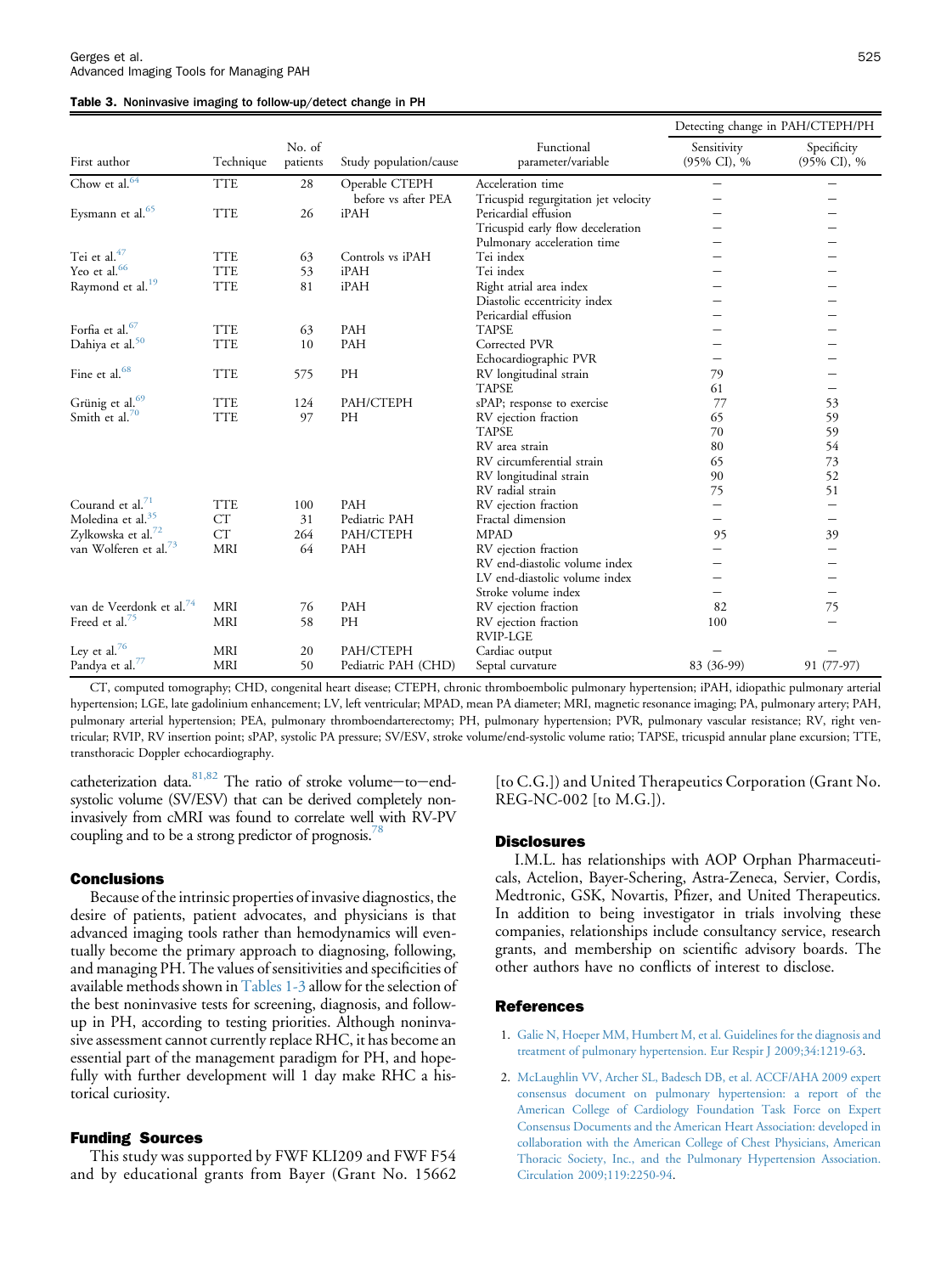- <span id="page-5-0"></span>3. [Hoeper MM, Bogaard HJ, Condliffe R, et al. De](http://refhub.elsevier.com/S0828-282X(15)00054-9/sref16)finitions and diagnosis [of pulmonary hypertension. J Am Coll Cardiol 2013;62:D42-50](http://refhub.elsevier.com/S0828-282X(15)00054-9/sref16).
- 4. [Hoeper MM, Lee SH, Voswinckel R, et al. Complications of right heart](http://refhub.elsevier.com/S0828-282X(15)00054-9/sref3) [catheterization procedures in patients with pulmonary hypertension in](http://refhub.elsevier.com/S0828-282X(15)00054-9/sref3) [experienced centers. J Am Coll Cardiol 2006;48:2546-52.](http://refhub.elsevier.com/S0828-282X(15)00054-9/sref3)
- 5. [Bonderman D, Pretsch I, Steringer-Mascherbauer R, et al. Acute he](http://refhub.elsevier.com/S0828-282X(15)00054-9/sref4)[modynamic effects of riociguat in patients with pulmonary hypertension](http://refhub.elsevier.com/S0828-282X(15)00054-9/sref4) [associated with diastolic heart failure \(DILATE-1\): a randomized, double](http://refhub.elsevier.com/S0828-282X(15)00054-9/sref4)[blind, placebo-controlled, single-dose study. Chest 2014;146:1274-85.](http://refhub.elsevier.com/S0828-282X(15)00054-9/sref4)
- 6. [McGoon M, Gutterman D, Steen V, et al. Screening, early detection, and](http://refhub.elsevier.com/S0828-282X(15)00054-9/sref5) [diagnosis of pulmonary arterial hypertension: ACCP evidence-based](http://refhub.elsevier.com/S0828-282X(15)00054-9/sref5) [clinical practice guidelines. Chest 2004;126:14S-34S](http://refhub.elsevier.com/S0828-282X(15)00054-9/sref5).
- 7. Nichols WW, O'Rourke MF. McDonald'[s Blood Flow in Arteries, 6th](http://refhub.elsevier.com/S0828-282X(15)00054-9/sref6) [Edition: Theoretical, Experimental and Clinical Principles. Philadelphia:](http://refhub.elsevier.com/S0828-282X(15)00054-9/sref6) [CRC Press, 2011:129-64.](http://refhub.elsevier.com/S0828-282X(15)00054-9/sref6)
- 8. [Kovacs G, Avian A, Olschewski A, Olschewski H. Zero reference level for](http://refhub.elsevier.com/S0828-282X(15)00054-9/sref7) [right heart catheterisation. Eur Respir J 2013;42:1586-94](http://refhub.elsevier.com/S0828-282X(15)00054-9/sref7).
- 9. [Hillis LD, Firth BG, Winniford MD. Analysis of factors affecting the](http://refhub.elsevier.com/S0828-282X(15)00054-9/sref8) variability of fi[ck versus indicator dilution measurements of cardiac](http://refhub.elsevier.com/S0828-282X(15)00054-9/sref8) [output. Am J Cardiol 1985;56:764-8](http://refhub.elsevier.com/S0828-282X(15)00054-9/sref8).
- 10. [Ganz W, Donoso R, Marcus HS, Forrester JS, Swan HJ. A new](http://refhub.elsevier.com/S0828-282X(15)00054-9/sref9) [technique for measurement of cardiac output by thermodilution in man.](http://refhub.elsevier.com/S0828-282X(15)00054-9/sref9) [Am J Cardiol 1971;27:392-6](http://refhub.elsevier.com/S0828-282X(15)00054-9/sref9).
- 11. [Hoeper MM, Maier R, Tongers J, et al. Determination of cardiac output](http://refhub.elsevier.com/S0828-282X(15)00054-9/sref10) [by the Fick method, thermodilution, and acetylene rebreathing in pul](http://refhub.elsevier.com/S0828-282X(15)00054-9/sref10)[monary hypertension. Am J Respir Crit Care Med 1999;160:535-41.](http://refhub.elsevier.com/S0828-282X(15)00054-9/sref10)
- 12. [Halpern SD, Taichman DB. Misclassi](http://refhub.elsevier.com/S0828-282X(15)00054-9/sref11)fication of pulmonary hypertension [due to reliance on pulmonary capillary wedge pressure rather than left](http://refhub.elsevier.com/S0828-282X(15)00054-9/sref11) [ventricular end-diastolic pressure. Chest 2009;136:37-43.](http://refhub.elsevier.com/S0828-282X(15)00054-9/sref11)
- 13. [Robbins IM, Hemnes AR, Pugh ME, et al. High prevalence of occult](http://refhub.elsevier.com/S0828-282X(15)00054-9/sref12) [pulmonary venous hypertension revealed by](http://refhub.elsevier.com/S0828-282X(15)00054-9/sref12) fluid challenge in pulmonary [hypertension. Circ Heart Fail 2014;7:116-22.](http://refhub.elsevier.com/S0828-282X(15)00054-9/sref12)
- 14. [Bitar A, Selej M, Bolad I, Lahm T. Poor agreement between pulmonary](http://refhub.elsevier.com/S0828-282X(15)00054-9/sref13) [capillary wedge pressure and left ventricular end-diastolic pressure in a](http://refhub.elsevier.com/S0828-282X(15)00054-9/sref13) [veteran population. PLoS One 2014;9:e87304.](http://refhub.elsevier.com/S0828-282X(15)00054-9/sref13)
- 15. [Fujimoto N, Borlaug BA, Lewis GD, et al. Hemodynamic responses to](http://refhub.elsevier.com/S0828-282X(15)00054-9/sref14) [rapid saline loading: the impact of age, sex, and heart failure. Circulation](http://refhub.elsevier.com/S0828-282X(15)00054-9/sref14) [2013;127:55-62.](http://refhub.elsevier.com/S0828-282X(15)00054-9/sref14)
- 16. [LeVarge BL, Pomerantsev E, Channick RN. Reliance on end-expiratory](http://refhub.elsevier.com/S0828-282X(15)00054-9/sref15) wedge pressure leads to misclassifi[cation of pulmonary hypertension. Eur](http://refhub.elsevier.com/S0828-282X(15)00054-9/sref15) [Respir J 2014;44:425-34.](http://refhub.elsevier.com/S0828-282X(15)00054-9/sref15)
- 17. [Ryan JJ, Rich JD, Thiruvoipati T, et al. Current practice for determining](http://refhub.elsevier.com/S0828-282X(15)00054-9/sref17) [pulmonary capillary wedge pressure predisposes to serious errors in the](http://refhub.elsevier.com/S0828-282X(15)00054-9/sref17) classifi[cation of patients with pulmonary hypertension. Am Heart J](http://refhub.elsevier.com/S0828-282X(15)00054-9/sref17) [2012;163:589-94.](http://refhub.elsevier.com/S0828-282X(15)00054-9/sref17)
- 18. [Bonderman D, Wexberg P, Heinzl H, Lang IM. Non-invasive algorithms](http://refhub.elsevier.com/S0828-282X(15)00054-9/sref18) [for the diagnosis of pulmonary hypertension. Thromb Haemost](http://refhub.elsevier.com/S0828-282X(15)00054-9/sref18) [2012;108:1037-41.](http://refhub.elsevier.com/S0828-282X(15)00054-9/sref18)
- 19. [Raymond RJ, Hinderliter AL, Willis PW, et al. Echocardiographic](http://refhub.elsevier.com/S0828-282X(15)00054-9/sref19) [predictors of adverse outcomes in primary pulmonary hypertension. J Am](http://refhub.elsevier.com/S0828-282X(15)00054-9/sref19) [Coll Cardiol 2002;39:1214-9.](http://refhub.elsevier.com/S0828-282X(15)00054-9/sref19)
- 20. [Ghio S, Klersy C, Magrini G, et al. Prognostic relevance of the echo](http://refhub.elsevier.com/S0828-282X(15)00054-9/sref20)[cardiographic assessment of right ventricular function in patients with](http://refhub.elsevier.com/S0828-282X(15)00054-9/sref20) [idiopathic pulmonary arterial hypertension. Int J Cardiol 2010;140:](http://refhub.elsevier.com/S0828-282X(15)00054-9/sref20) [272-8.](http://refhub.elsevier.com/S0828-282X(15)00054-9/sref20)
- 21. Rudski LG, Lai WW, Afi[lalo J, et al. Guidelines for the echocardio](http://refhub.elsevier.com/S0828-282X(15)00054-9/sref21)[graphic assessment of the right heart in adults: a report from the](http://refhub.elsevier.com/S0828-282X(15)00054-9/sref21) [American Society of Echocardiography endorsed by the European](http://refhub.elsevier.com/S0828-282X(15)00054-9/sref21) [Association of Echocardiography, a registered branch of the European](http://refhub.elsevier.com/S0828-282X(15)00054-9/sref21) [Society of Cardiology, and the Canadian Society of Echocardiography.](http://refhub.elsevier.com/S0828-282X(15)00054-9/sref21) [J Am Soc Echocardiogr 2010;23:685-713. quiz 686-8.](http://refhub.elsevier.com/S0828-282X(15)00054-9/sref21)
- 22. [Ghio S, Pazzano AS, Klersy C, et al. Clinical and prognostic relevance of](http://refhub.elsevier.com/S0828-282X(15)00054-9/sref22) [echocardiographic evaluation of right ventricular geometry in patients](http://refhub.elsevier.com/S0828-282X(15)00054-9/sref22) [with idiopathic pulmonary arterial hypertension. Am J Cardiol 2011;107:](http://refhub.elsevier.com/S0828-282X(15)00054-9/sref22) [628-32.](http://refhub.elsevier.com/S0828-282X(15)00054-9/sref22)
- 23. [Vonk-Noordegraaf A, Haddad F, Chin KM, et al. Right heart adaptation](http://refhub.elsevier.com/S0828-282X(15)00054-9/sref23) [to pulmonary arterial hypertension: physiology and pathobiology. J Am](http://refhub.elsevier.com/S0828-282X(15)00054-9/sref23) [Coll Cardiol 2013;62:D22-33](http://refhub.elsevier.com/S0828-282X(15)00054-9/sref23).
- 24. [Denton CP, Cailes JB, Phillips GD, et al. Comparison of Doppler](http://refhub.elsevier.com/S0828-282X(15)00054-9/sref24) [echocardiography and right heart catheterization to assess pulmonary](http://refhub.elsevier.com/S0828-282X(15)00054-9/sref24) [hypertension in systemic sclerosis. Br J Rheumatol 1997;36:239-43](http://refhub.elsevier.com/S0828-282X(15)00054-9/sref24).
- 25. [Parent F, Bachir D, Inamo J, et al. A hemodynamic study of pulmonary](http://refhub.elsevier.com/S0828-282X(15)00054-9/sref25) [hypertension in sickle cell disease. N Engl J Med 2011;365:44-53.](http://refhub.elsevier.com/S0828-282X(15)00054-9/sref25)
- 26. [Rajaram S, Swift AJ, Capener D, et al. Comparison of the diagnostic](http://refhub.elsevier.com/S0828-282X(15)00054-9/sref26) [utility of cardiac magnetic resonance imaging, computed tomography,](http://refhub.elsevier.com/S0828-282X(15)00054-9/sref26) [and echocardiography in assessment of suspected pulmonary arterial](http://refhub.elsevier.com/S0828-282X(15)00054-9/sref26) [hypertension in patients with connective tissue disease. J Rheumatol](http://refhub.elsevier.com/S0828-282X(15)00054-9/sref26) [2012;39:1265-74.](http://refhub.elsevier.com/S0828-282X(15)00054-9/sref26)
- 27. [Wang B, Feng Y, Jia LQ, et al. Accuracy of Doppler echocardiography in](http://refhub.elsevier.com/S0828-282X(15)00054-9/sref27) [the assessment of pulmonary arterial hypertension in patients with](http://refhub.elsevier.com/S0828-282X(15)00054-9/sref27) [congenital heart disease. Eur Rev Med Pharmacol Sci 2013;17:923-8](http://refhub.elsevier.com/S0828-282X(15)00054-9/sref27).
- 28. [Kuriyama K, Gamsu G, Stern RG, et al. CT-determined pulmonary](http://refhub.elsevier.com/S0828-282X(15)00054-9/sref28) [artery diameters in predicting pulmonary hypertension. Invest Radiol](http://refhub.elsevier.com/S0828-282X(15)00054-9/sref28) [1984;19:16-22.](http://refhub.elsevier.com/S0828-282X(15)00054-9/sref28)
- 29. [Perez-Enguix D, Morales P, Tomas JM, Vera F, Lloret RM. Computed](http://refhub.elsevier.com/S0828-282X(15)00054-9/sref29) [tomographic screening of pulmonary arterial hypertension in candidates](http://refhub.elsevier.com/S0828-282X(15)00054-9/sref29) [for lung transplantation. Transplant Proc 2007;39:2405-8.](http://refhub.elsevier.com/S0828-282X(15)00054-9/sref29)
- 30. [Stevens GR, Garcia-Alvarez A, Sahni S, Garcia MJ, Fuster V, Sanz J. RV](http://refhub.elsevier.com/S0828-282X(15)00054-9/sref30) [dysfunction in pulmonary hypertension is independently related to](http://refhub.elsevier.com/S0828-282X(15)00054-9/sref30) [pulmonary artery stiffness. JACC Cardiovasc Imaging 2012;5:378-87.](http://refhub.elsevier.com/S0828-282X(15)00054-9/sref30)
- 31. [Meris A, Faletra F, Conca C, et al. Timing and magnitude of regional](http://refhub.elsevier.com/S0828-282X(15)00054-9/sref31) [right ventricular function: a speckle tracking-derived strain study of](http://refhub.elsevier.com/S0828-282X(15)00054-9/sref31) [normal subjects and patients with right ventricular dysfunction. J Am Soc](http://refhub.elsevier.com/S0828-282X(15)00054-9/sref31) [Echocardiogr 2010;23:823-31.](http://refhub.elsevier.com/S0828-282X(15)00054-9/sref31)
- 32. [Bhave NM, Patel AR, Weinert L, et al. Three-dimensional modeling of](http://refhub.elsevier.com/S0828-282X(15)00054-9/sref32) [the right ventricle from two-dimensional transthoracic echocardiographic](http://refhub.elsevier.com/S0828-282X(15)00054-9/sref32) [images: utility of knowledge-based reconstruction in pulmonary arterial](http://refhub.elsevier.com/S0828-282X(15)00054-9/sref32) [hypertension. J Am Soc Echocardiogr 2013;26:860-7](http://refhub.elsevier.com/S0828-282X(15)00054-9/sref32).
- 33. [Gopal AS, Chukwu EO, Iwuchukwu CJ, et al. Normal values of right](http://refhub.elsevier.com/S0828-282X(15)00054-9/sref33) [ventricular size and function by real-time 3-dimensional echocardiogra](http://refhub.elsevier.com/S0828-282X(15)00054-9/sref33)[phy: comparison with cardiac magnetic resonance imaging. J Am Soc](http://refhub.elsevier.com/S0828-282X(15)00054-9/sref33) [Echocardiogr 2007;20:445-55.](http://refhub.elsevier.com/S0828-282X(15)00054-9/sref33)
- 34. [Grapsa J, Gibbs JS, Cabrita IZ, et al. The association of clinical outcome](http://refhub.elsevier.com/S0828-282X(15)00054-9/sref34) [with right atrial and ventricular remodelling in patients with pulmonary](http://refhub.elsevier.com/S0828-282X(15)00054-9/sref34) [arterial hypertension: study with real-time three-dimensional echocardi](http://refhub.elsevier.com/S0828-282X(15)00054-9/sref34)[ography. Eur Heart J Cardiovasc Imaging 2012;13:666-72.](http://refhub.elsevier.com/S0828-282X(15)00054-9/sref34)
- 35. [Moledina S, de Bruyn A, Schievano S, et al. Fractal branching quanti](http://refhub.elsevier.com/S0828-282X(15)00054-9/sref35)fies [vascular changes and predicts survival in pulmonary hypertension: a proof](http://refhub.elsevier.com/S0828-282X(15)00054-9/sref35) [of principle study. Heart 2011;97:1245-9](http://refhub.elsevier.com/S0828-282X(15)00054-9/sref35).
- 36. [Jaff MR, McMurtry MS, Archer SL, et al. Management of massive and](http://refhub.elsevier.com/S0828-282X(15)00054-9/sref36) [submassive pulmonary embolism, iliofemoral deep vein thrombosis, and](http://refhub.elsevier.com/S0828-282X(15)00054-9/sref36) [chronic thromboembolic pulmonary hypertension: a scienti](http://refhub.elsevier.com/S0828-282X(15)00054-9/sref36)fic statement [from the American Heart Association. Circulation 2011;123:1788-830.](http://refhub.elsevier.com/S0828-282X(15)00054-9/sref36)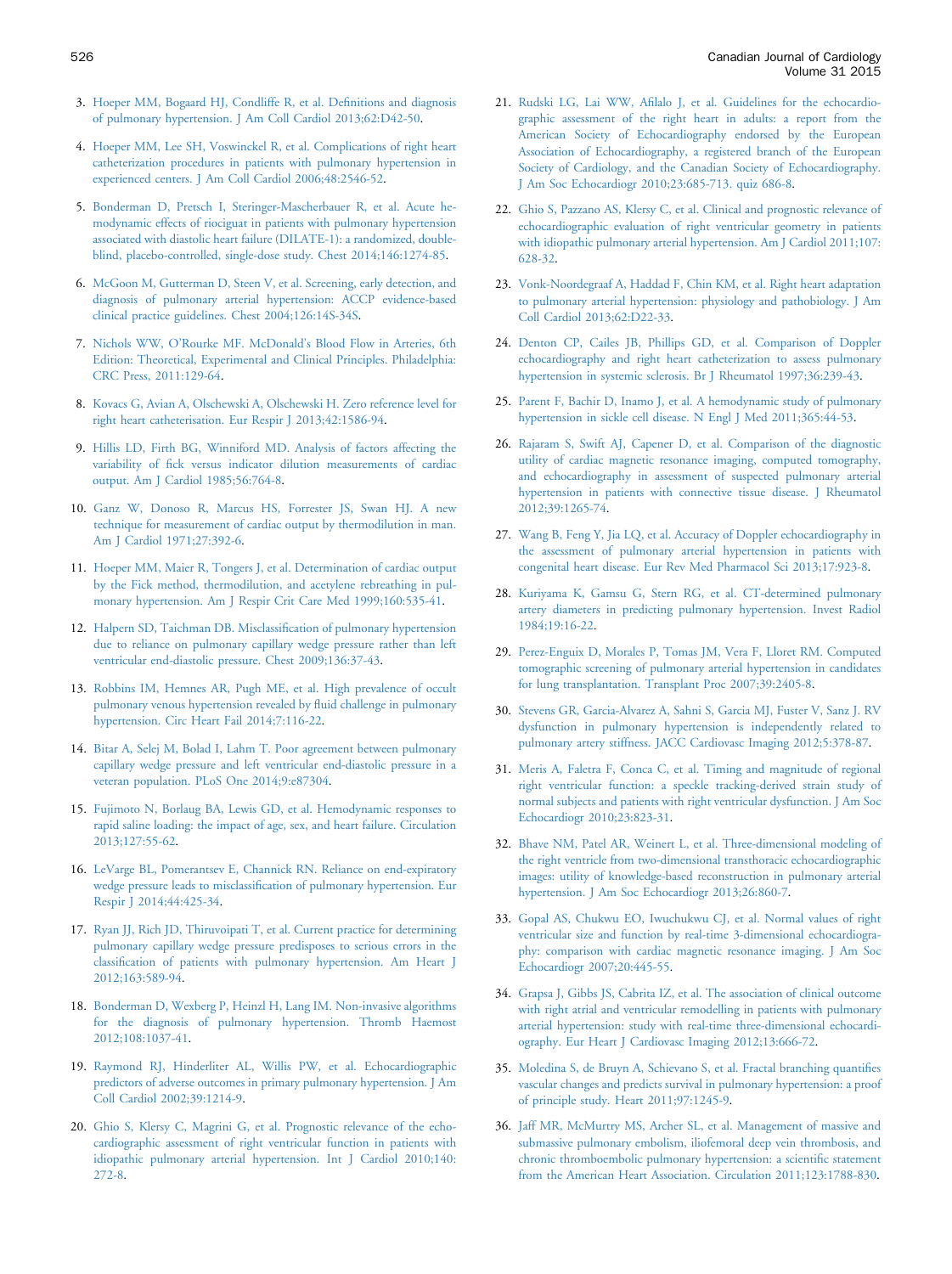- <span id="page-6-0"></span>37. [Mehta S, Helmersen D, Provencher S, et al. Diagnostic evaluation and](http://refhub.elsevier.com/S0828-282X(15)00054-9/sref37) [management of chronic thromboembolic pulmonary hypertension: a](http://refhub.elsevier.com/S0828-282X(15)00054-9/sref37) [clinical practice guideline. Can Respir J 2010;17:301-34.](http://refhub.elsevier.com/S0828-282X(15)00054-9/sref37)
- 38. [Wilkens H, Lang I, Behr J, et al. Chronic thromboembolic pulmonary](http://refhub.elsevier.com/S0828-282X(15)00054-9/sref38) [hypertension \(CTEPH\): updated Recommendations of the Cologne](http://refhub.elsevier.com/S0828-282X(15)00054-9/sref38) [Consensus Conference 2011. Int J Cardiol 2011;154\(suppl 1\):S54-60](http://refhub.elsevier.com/S0828-282X(15)00054-9/sref38).
- 39. [Kim NH, Delcroix M, Jenkins DP, et al. Chronic thromboembolic](http://refhub.elsevier.com/S0828-282X(15)00054-9/sref39) [pulmonary hypertension. J Am Coll Cardiol 2013;62:D92-9](http://refhub.elsevier.com/S0828-282X(15)00054-9/sref39).
- 40. [Lang IM, Madani M. Update on chronic thromboembolic pulmonary](http://refhub.elsevier.com/S0828-282X(15)00054-9/sref40) [hypertension. Circulation 2014;130:508-18.](http://refhub.elsevier.com/S0828-282X(15)00054-9/sref40)
- 41. [Lang IM, Plank C, Sadushi-Kolici R, et al. Imaging in pulmonary](http://refhub.elsevier.com/S0828-282X(15)00054-9/sref41) [hypertension. JACC Cardiovasc Imaging 2010;3:1287-95](http://refhub.elsevier.com/S0828-282X(15)00054-9/sref41).
- 42. [Sherrick AD, Swensen SJ, Hartman TE. Mosaic pattern of lung atten](http://refhub.elsevier.com/S0828-282X(15)00054-9/sref42)[uation on CT scans: frequency among patients with pulmonary artery](http://refhub.elsevier.com/S0828-282X(15)00054-9/sref42) [hypertension of different causes. AJR Am J Roentgenol 1997;169:79-82](http://refhub.elsevier.com/S0828-282X(15)00054-9/sref42).
- 43. [Ley S, Ley-Zaporozhan J, Pitton MB, et al. Diagnostic performance of](http://refhub.elsevier.com/S0828-282X(15)00054-9/sref43) [state-of-the-art imaging techniques for morphological assessment of](http://refhub.elsevier.com/S0828-282X(15)00054-9/sref43) [vascular abnormalities in patients with chronic thromboembolic pul](http://refhub.elsevier.com/S0828-282X(15)00054-9/sref43)[monary hypertension \(CTEPH\). Eur Radiol 2012;22:607-16.](http://refhub.elsevier.com/S0828-282X(15)00054-9/sref43)
- 44. [Hoey ET, Mirsadraee S, Pepke-Zaba J, et al. Dual-energy CT angiog](http://refhub.elsevier.com/S0828-282X(15)00054-9/sref44)[raphy for assessment of regional pulmonary perfusion in patients with](http://refhub.elsevier.com/S0828-282X(15)00054-9/sref44) [chronic thromboembolic pulmonary hypertension: initial experience.](http://refhub.elsevier.com/S0828-282X(15)00054-9/sref44) [AJR Am J Roentgenol 2011;196:524-32.](http://refhub.elsevier.com/S0828-282X(15)00054-9/sref44)
- 45. [Pienn M, Kovacs G, Tscherner M, et al. Non-invasive determination of](http://refhub.elsevier.com/S0828-282X(15)00054-9/sref45) [pulmonary hypertension with dynamic contrast-enhanced computed](http://refhub.elsevier.com/S0828-282X(15)00054-9/sref45) [tomography: a pilot study. Eur Radiol 2014;24:668-76](http://refhub.elsevier.com/S0828-282X(15)00054-9/sref45).
- 46. [Isobe M, Yazaki Y, Takaku F, et al. Prediction of pulmonary arterial](http://refhub.elsevier.com/S0828-282X(15)00054-9/sref46) [pressure in adults by pulsed Doppler echocardiography. Am J Cardiol](http://refhub.elsevier.com/S0828-282X(15)00054-9/sref46) [1986;57:316-21.](http://refhub.elsevier.com/S0828-282X(15)00054-9/sref46)
- 47. [Tei C, Dujardin KS, Hodge DO, et al. Doppler echocardiographic index](http://refhub.elsevier.com/S0828-282X(15)00054-9/sref47) [for assessment of global right ventricular function. J Am Soc Echo](http://refhub.elsevier.com/S0828-282X(15)00054-9/sref47)[cardiogr 1996;9:838-47](http://refhub.elsevier.com/S0828-282X(15)00054-9/sref47).
- 48. [Saba TS, Foster J, Cockburn M, Cowan M, Peacock AJ. Ventricular mass](http://refhub.elsevier.com/S0828-282X(15)00054-9/sref48) [index using magnetic resonance imaging accurately estimates pulmonary](http://refhub.elsevier.com/S0828-282X(15)00054-9/sref48) [artery pressure. Eur Respir J 2002;20:1519-24.](http://refhub.elsevier.com/S0828-282X(15)00054-9/sref48)
- 49. [Hsu VM, Moreyra AE, Wilson AC, et al. Assessment of pulmonary](http://refhub.elsevier.com/S0828-282X(15)00054-9/sref49) [arterial hypertension in patients with systemic sclerosis: comparison of](http://refhub.elsevier.com/S0828-282X(15)00054-9/sref49) [noninvasive tests with results of right-heart catheterization. J Rheumatol](http://refhub.elsevier.com/S0828-282X(15)00054-9/sref49) [2008;35:458-65.](http://refhub.elsevier.com/S0828-282X(15)00054-9/sref49)
- 50. [Dahiya A, Vollbon W, Jellis C, et al. Echocardiographic assessment of](http://refhub.elsevier.com/S0828-282X(15)00054-9/sref50) [raised pulmonary vascular resistance: application to diagnosis and follow](http://refhub.elsevier.com/S0828-282X(15)00054-9/sref50)[up of pulmonary hypertension. Heart 2010;96:2005-9](http://refhub.elsevier.com/S0828-282X(15)00054-9/sref50).
- 51. D'[Alto M, Romeo E, Argiento P, et al. Accuracy and precision of](http://refhub.elsevier.com/S0828-282X(15)00054-9/sref51) [echocardiography versus right heart catheterization for the assessment of](http://refhub.elsevier.com/S0828-282X(15)00054-9/sref51) [pulmonary hypertension. Int J Cardiol 2013;168:4058-62](http://refhub.elsevier.com/S0828-282X(15)00054-9/sref51).
- 52. [Gladue H, Steen V, Allanore Y, et al. Combination of echocardiographic](http://refhub.elsevier.com/S0828-282X(15)00054-9/sref52) [and pulmonary function test measures improves sensitivity for diagnosis](http://refhub.elsevier.com/S0828-282X(15)00054-9/sref52) [of systemic sclerosis-associated pulmonary arterial hypertension: analysis](http://refhub.elsevier.com/S0828-282X(15)00054-9/sref52) [of 2 cohorts. J Rheumatol 2013;40:1706-11.](http://refhub.elsevier.com/S0828-282X(15)00054-9/sref52)
- 53. [Tan RT, Kuzo R, Goodman LR, et al. Utility of CT scan evaluation for](http://refhub.elsevier.com/S0828-282X(15)00054-9/sref53) [predicting pulmonary hypertension in patients with parenchymal lung](http://refhub.elsevier.com/S0828-282X(15)00054-9/sref53) [disease. Medical College of Wisconsin Lung Transplant Group. Chest](http://refhub.elsevier.com/S0828-282X(15)00054-9/sref53) [1998;113:1250-6.](http://refhub.elsevier.com/S0828-282X(15)00054-9/sref53)
- 54. [Chan AL, Juarez MM, Shelton DK, et al. Novel computed tomographic](http://refhub.elsevier.com/S0828-282X(15)00054-9/sref54) [chest metrics to detect pulmonary hypertension. BMC Med Imaging](http://refhub.elsevier.com/S0828-282X(15)00054-9/sref54) [2011;11:7](http://refhub.elsevier.com/S0828-282X(15)00054-9/sref54).
- 55. [Corson N, Armato SG 3rd, Labby ZE, et al. CT-based pulmonary artery](http://refhub.elsevier.com/S0828-282X(15)00054-9/sref55) [measurements for the assessment of pulmonary hypertension. Acad](http://refhub.elsevier.com/S0828-282X(15)00054-9/sref55) [Radiol 2014;21:523-30](http://refhub.elsevier.com/S0828-282X(15)00054-9/sref55).
- 56. [Helmberger M, Pienn M, Urschler M, et al. Quanti](http://refhub.elsevier.com/S0828-282X(15)00054-9/sref56)fication of tortuosity [and fractal dimension of the lung vessels in pulmonary hypertension](http://refhub.elsevier.com/S0828-282X(15)00054-9/sref56) [patients. PLoS One 2014;9:e87515.](http://refhub.elsevier.com/S0828-282X(15)00054-9/sref56)
- 57. [Bouchard A, Higgins CB, Byrd BF 3rd, et al. Magnetic resonance im](http://refhub.elsevier.com/S0828-282X(15)00054-9/sref57)[aging in pulmonary arterial hypertension. Am J Cardiol 1985;56:938-42](http://refhub.elsevier.com/S0828-282X(15)00054-9/sref57).
- 58. [Sanz J, Kuschnir P, Rius T, et al. Pulmonary arterial hypertension:](http://refhub.elsevier.com/S0828-282X(15)00054-9/sref58) [noninvasive detection with phase-contrast MR imaging. Radiology](http://refhub.elsevier.com/S0828-282X(15)00054-9/sref58) [2007;243:70-9.](http://refhub.elsevier.com/S0828-282X(15)00054-9/sref58)
- 59. [Nogami M, Ohno Y, Koyama H, et al. Utility of phase contrast MR](http://refhub.elsevier.com/S0828-282X(15)00054-9/sref59) [imaging for assessment of pulmonary](http://refhub.elsevier.com/S0828-282X(15)00054-9/sref59) flow and pressure estimation in [patients with pulmonary hypertension: comparison with right heart](http://refhub.elsevier.com/S0828-282X(15)00054-9/sref59) [catheterization and echocardiography. J Magn Reson Imaging 2009;30:](http://refhub.elsevier.com/S0828-282X(15)00054-9/sref59) [973-80.](http://refhub.elsevier.com/S0828-282X(15)00054-9/sref59)
- 60. [Shehata ML, Harouni AA, Skrok J, et al. Regional and global biven](http://refhub.elsevier.com/S0828-282X(15)00054-9/sref60)[tricular function in pulmonary arterial hypertension: a cardiac MR im](http://refhub.elsevier.com/S0828-282X(15)00054-9/sref60)[aging study. Radiology 2013;266:114-22.](http://refhub.elsevier.com/S0828-282X(15)00054-9/sref60)
- 61. [Swift AJ, Rajaram S, Hurdman J, et al. Noninvasive estimation of PA](http://refhub.elsevier.com/S0828-282X(15)00054-9/sref61) pressure, fl[ow, and resistance with CMR imaging: derivation and](http://refhub.elsevier.com/S0828-282X(15)00054-9/sref61) [prospective validation study from the ASPIRE registry. JACC Cardiovasc](http://refhub.elsevier.com/S0828-282X(15)00054-9/sref61) [Imaging 2013;6:1036-47](http://refhub.elsevier.com/S0828-282X(15)00054-9/sref61).
- 62. [Tunariu N, Gibbs SJ, Win Z, et al. Ventilation-perfusion scintigraphy is](http://refhub.elsevier.com/S0828-282X(15)00054-9/sref62) [more sensitive than multidetector CTPA in detecting chronic throm](http://refhub.elsevier.com/S0828-282X(15)00054-9/sref62)[boembolic pulmonary disease as a treatable cause of pulmonary hyper](http://refhub.elsevier.com/S0828-282X(15)00054-9/sref62)[tension. J Nucl Med 2007;48:680-4.](http://refhub.elsevier.com/S0828-282X(15)00054-9/sref62)
- 63. [Skoro-Sajer N, Becherer A, Klepetko W, et al. Longitudinal analysis of](http://refhub.elsevier.com/S0828-282X(15)00054-9/sref63) [perfusion lung scintigrams of patients with unoperated chronic throm](http://refhub.elsevier.com/S0828-282X(15)00054-9/sref63)[boembolic pulmonary hypertension. Thromb Haemost 2004;92:201-7](http://refhub.elsevier.com/S0828-282X(15)00054-9/sref63).
- 64. [Chow LC, Dittrich HC, Hoit BD, Moser KM, Nicod PH. Doppler](http://refhub.elsevier.com/S0828-282X(15)00054-9/sref64) [assessment of changes in right-sided cardiac hemodynamics after](http://refhub.elsevier.com/S0828-282X(15)00054-9/sref64) [pulmonary thromboendarterectomy. Am J Cardiol 1988;61:1092-7.](http://refhub.elsevier.com/S0828-282X(15)00054-9/sref64)
- 65. [Eysmann SB, Palevsky HI, Reichek N, Hackney K, Douglas PS.](http://refhub.elsevier.com/S0828-282X(15)00054-9/sref65) [Two-dimensional and Doppler-echocardiographic and cardiac catheteri](http://refhub.elsevier.com/S0828-282X(15)00054-9/sref65)[zation correlates of survival in primary pulmonary hypertension.](http://refhub.elsevier.com/S0828-282X(15)00054-9/sref65) [Circulation 1989;80:353-60.](http://refhub.elsevier.com/S0828-282X(15)00054-9/sref65)
- 66. [Yeo TC, Dujardin KS, Tei C, et al. Value of a Doppler-derived index](http://refhub.elsevier.com/S0828-282X(15)00054-9/sref66) [combining systolic and diastolic time intervals in predicting outcome in](http://refhub.elsevier.com/S0828-282X(15)00054-9/sref66) [primary pulmonary hypertension. Am J Cardiol 1998;81:1157-61.](http://refhub.elsevier.com/S0828-282X(15)00054-9/sref66)
- 67. Forfi[a PR, Fisher MR, Mathai SC, et al. Tricuspid annular displacement](http://refhub.elsevier.com/S0828-282X(15)00054-9/sref67) [predicts survival in pulmonary hypertension. Am J Respir Crit Care Med](http://refhub.elsevier.com/S0828-282X(15)00054-9/sref67) [2006;174:1034-41.](http://refhub.elsevier.com/S0828-282X(15)00054-9/sref67)
- 68. [Fine NM, Chen L, Bastiansen PM, et al. Outcome prediction by](http://refhub.elsevier.com/S0828-282X(15)00054-9/sref68) [quantitative right ventricular function assessment in 575 subjects evalu](http://refhub.elsevier.com/S0828-282X(15)00054-9/sref68)[ated for pulmonary hypertension. Circ Cardiovasc Imaging 2013;6:](http://refhub.elsevier.com/S0828-282X(15)00054-9/sref68) [711-21.](http://refhub.elsevier.com/S0828-282X(15)00054-9/sref68)
- 69. [Grünig E, Tiede H, Enyimayew EO, et al. Assessment and prognostic](http://refhub.elsevier.com/S0828-282X(15)00054-9/sref69) [relevance of right ventricular contractile reserve in patients with severe](http://refhub.elsevier.com/S0828-282X(15)00054-9/sref69) [pulmonary hypertension. Circulation 2013;128:2005-15.](http://refhub.elsevier.com/S0828-282X(15)00054-9/sref69)
- 70. [Smith BC, Dobson G, Dawson D, et al. Three-dimensional speckle](http://refhub.elsevier.com/S0828-282X(15)00054-9/sref70) [tracking of the right ventricle: toward optimal quanti](http://refhub.elsevier.com/S0828-282X(15)00054-9/sref70)fication of right [ventricular dysfunction in pulmonary hypertension. J Am Coll Cardiol](http://refhub.elsevier.com/S0828-282X(15)00054-9/sref70) [2014;64:41-51.](http://refhub.elsevier.com/S0828-282X(15)00054-9/sref70)
- 71. [Courand PY, Pina Jomir G, Khouatra C, et al. Prognostic value of right](http://refhub.elsevier.com/S0828-282X(15)00054-9/sref71) [ventricular ejection fraction in pulmonary arterial hypertension. Eur](http://refhub.elsevier.com/S0828-282X(15)00054-9/sref71) [Respir J 2015;45:139-49](http://refhub.elsevier.com/S0828-282X(15)00054-9/sref71).